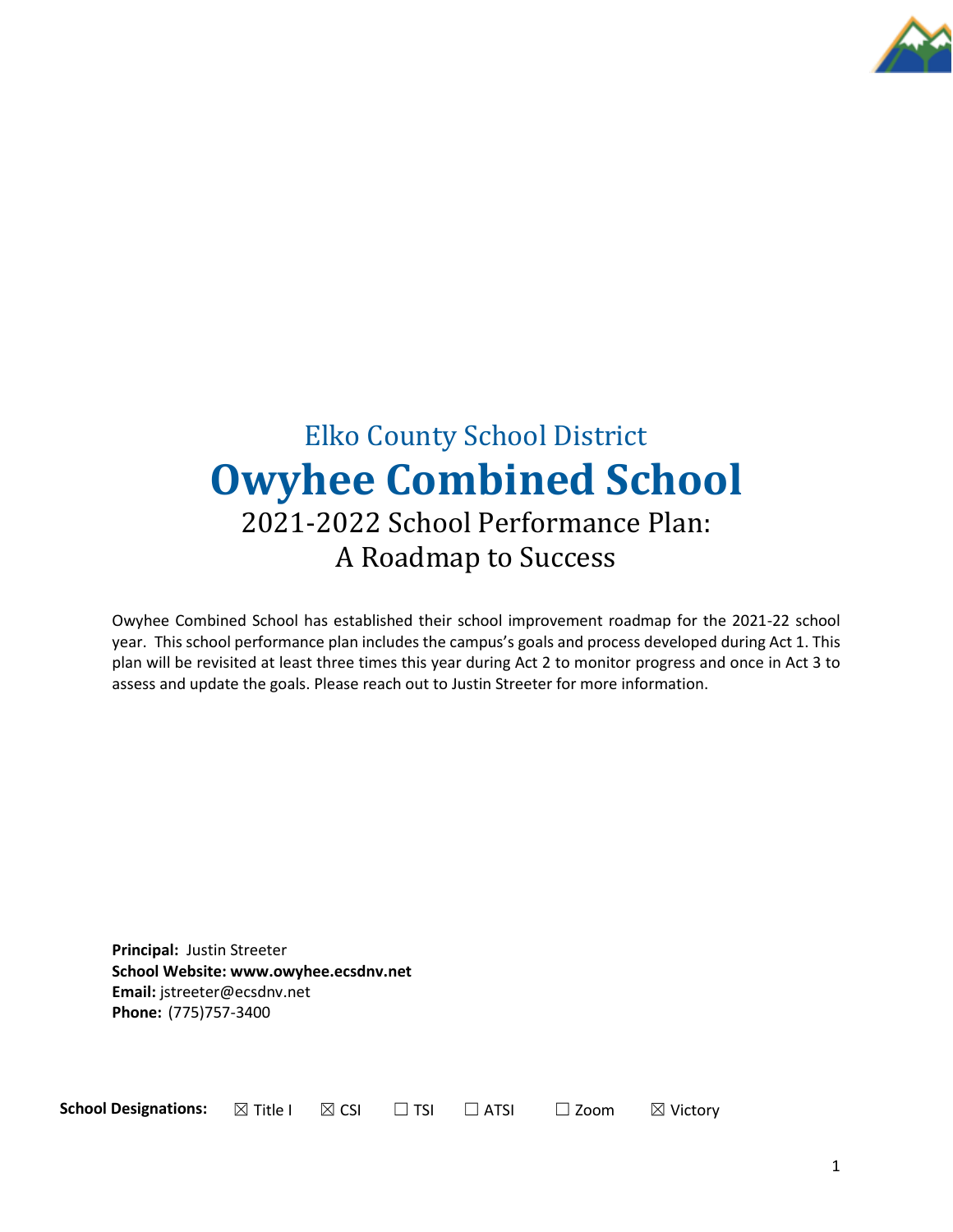

## **School Information**

*This section provides an at-a-glance view of the school's enrollment and student performance data. For information about Nevada's Consolidated State Plan, see [Every Student Succeeds Act \(ESSA\),](https://doe.nv.gov/uploadedFiles/ndedoenvgov/content/Boards_Commissions_Councils/ESSA_Adv_Group/NevadaSubmittedConsolidatedPlanFinal.pdf) and for detailed information about the School and District rating system, see the [School Rating](http://nevadareportcard.nv.gov/DI/MoreDownload?filename=Nevadas%20School%20Rating%20System.pdf)  [Overview.](http://nevadareportcard.nv.gov/DI/MoreDownload?filename=Nevadas%20School%20Rating%20System.pdf)*

| <b>Enrollment Data</b> |                                      |                                        |                       |                         |                   |                       |                                   |                                       |                          |                     |                      |
|------------------------|--------------------------------------|----------------------------------------|-----------------------|-------------------------|-------------------|-----------------------|-----------------------------------|---------------------------------------|--------------------------|---------------------|----------------------|
|                        | <b>Total</b>                         | Am $ln/$<br><b>AK</b><br><b>Native</b> | Asian                 | <b>Hispanic</b>         | <b>Black</b>      | <b>White</b>          | <b>Pacific</b><br><b>Islander</b> | Two or<br><b>More</b><br><b>Races</b> | <b>IEP</b>               | <b>EL</b>           | <b>FRL</b>           |
| <b>School</b>          | Elem-175<br>Jr. H-48<br><b>HS-85</b> | 92.57%<br>97.92%<br>92.94%             | 1.71%<br>N/A<br>2.35% | 1.71%<br>2.08%<br>1.18% | N/A<br>N/A<br>N/A | 1.71%<br>N/A<br>2.35% | N/A<br>N/A<br>N/A                 | 2.29%<br>N/A<br>1.18%                 | 13.14%<br>22.92%<br>20 % | 6.29%<br>N/A<br>N/A | 100%<br>100%<br>100% |
| <b>District</b>        | 10,247                               | 5.85%                                  | .77%                  | 31.39%                  | .85%              | 58.5%                 | .35%                              | 2.29%                                 | 12.85%                   | 9.93%               | 44.45%               |
| <b>State</b>           | 496,938                              | .82%                                   | 5.44%                 | 42.69%                  | 11.45%            | 31.36%                | 1.46%                             | 6.78%                                 | 12.68%                   | 14.13%              | 65.8%                |

|                         | <b>Student Performance Data</b> |                                    |                                       |                                  |                                    |                                  |                                   |                                   |                                     |                                  |
|-------------------------|---------------------------------|------------------------------------|---------------------------------------|----------------------------------|------------------------------------|----------------------------------|-----------------------------------|-----------------------------------|-------------------------------------|----------------------------------|
|                         |                                 | <b>Math</b>                        |                                       |                                  | <b>ELA</b>                         |                                  |                                   | <b>Science</b>                    | <b>ELPA</b>                         |                                  |
| <b>Academic</b><br>Year | School/<br><b>District</b>      | <b>Proficiency</b>                 | Growth<br>(MGP)                       | Growth<br>(AGP)                  | <b>Proficiency</b>                 | Growth<br>(MGP)                  | Growth<br>(AGP)                   | Proficiency                       | <b>Proficiency</b>                  | Growth<br>(AGP)                  |
| 2018                    | <b>School</b>                   | Elem-1.9%<br>JH-1.8%<br>HS-5.8%    | $Elem-42%$<br>JH-36%<br>$HS-N/A$      | Elem-4.6%<br>JH-3.9%<br>$HS-N/A$ | Elem-11.7%<br>JH-20.3%<br>HS-23.5% | Elem-40%<br>JH-47.5%<br>$HS-N/A$ | EI-15.6%<br>JH-19.2%<br>$HS-N/A$  | Elem-0%<br>JH-0%<br>HS-21%        | Elem- 7.1%<br>JH-N/A<br>$HS- N/A$   | El-41.6%<br>JH-N/A<br>HS- $N/A$  |
|                         | <b>District</b>                 | Elem-37.2%<br>JH-29.1%<br>HS-20.9% | $E$ lem $-51%$<br>JH-48%<br>$HS- N/A$ | EI-34.5%<br>JH-29%<br>$HS- N/A$  | Elem-46.1%<br>JH-41.3%<br>HS-43.1% | Elem-51%<br>JH-46%<br>$HS- N/A$  | EI-48.9%<br>JH-41.6%<br>$HS- N/A$ | Elem-21.2<br>JH-31.9%<br>HS-27.4% | EI-11.27%<br>JH-11.27%<br>HS-11.27% | EI-43.1%<br>JH-31.9%<br>HS-17.9% |
| 2019                    | <b>School</b>                   | $Elem-1.9%$<br>JH-1.8%<br>HS-5.8%  | $E$ lem-42%<br>JH-36%<br>$HS-N/A$     | Elem-4.6%<br>JH-3.9%<br>$HS-N/A$ | Elem-11.7%<br>JH-20.3%<br>HS-23.5% | Elem-40%<br>JH-47.5%<br>$HS-N/A$ | EI-15.6%<br>JH-19.2%<br>$HS-N/A$  | Elem-0%<br>JH-0%<br>HS-21%        | Elem- 6.2%<br>JH-N/A<br>$HS- N/A$   | Elem-10%<br>JH-N/A<br>$HS- N/A$  |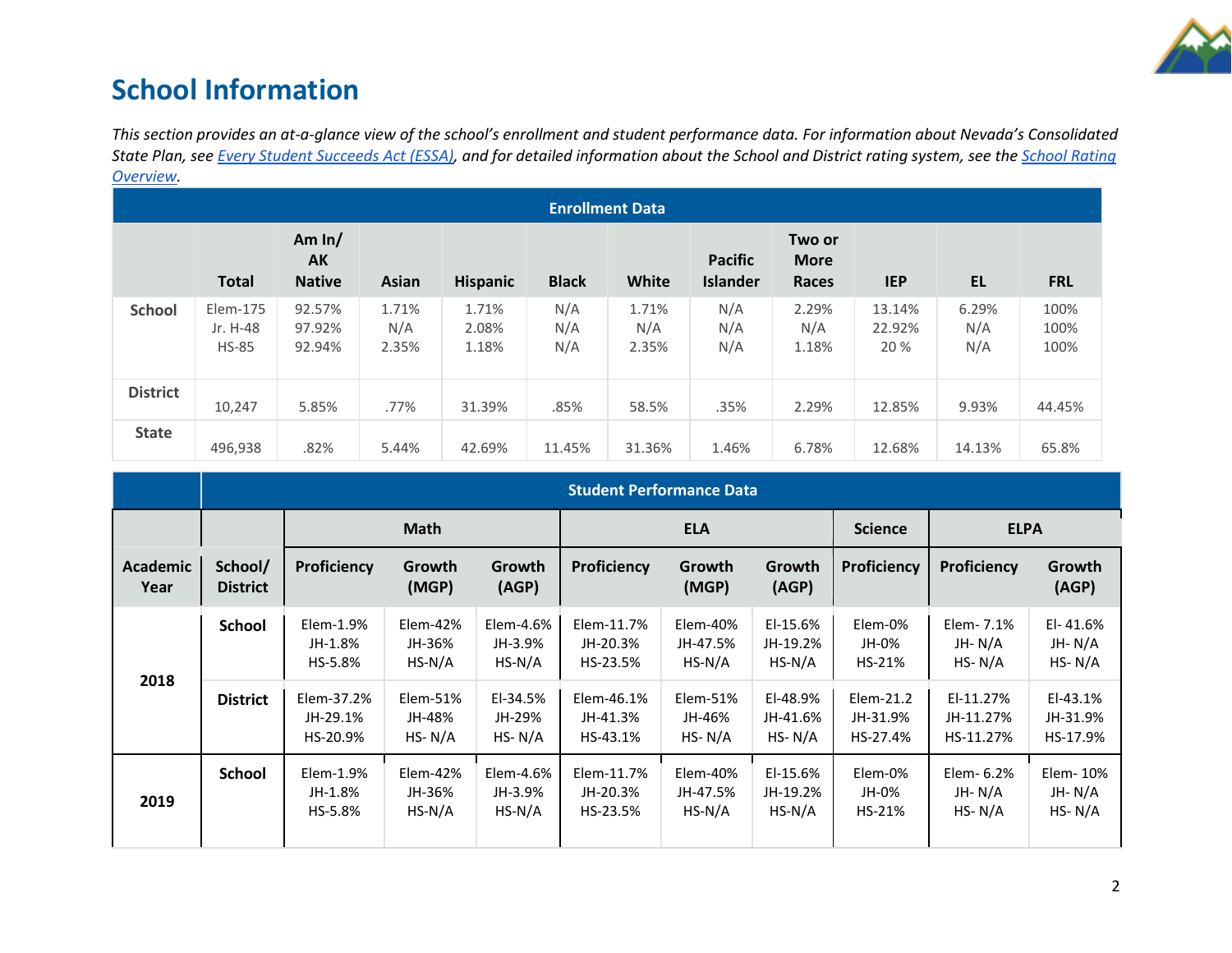

|      | <b>District</b> | Elem-37.2%<br>JH-29.1%<br>HS-20.9% | Elem-51%<br>JH-48%<br>HS- $N/A$ | $E1-34.5%$<br>JH-29%<br>HS- $N/A$  | Elem-46.1%<br>JH-41.3%<br>HS-43.1% | Elem-51%<br>JH-46%<br>$HS- N/A$  | EI-48.9%<br>JH-41.6%<br>$HS- N/A$  | Elem-21.2<br>JH-31.9%<br>HS-27.4% | $E1-9.32%$<br>JH-9.32%<br>HS-9.32%       | $E1-43.1%$<br>JH-31.96%<br>HS-17.9% |
|------|-----------------|------------------------------------|---------------------------------|------------------------------------|------------------------------------|----------------------------------|------------------------------------|-----------------------------------|------------------------------------------|-------------------------------------|
| 2020 | <b>School</b>   | Elem-5.4%<br>JH-<5%<br>$HS - 5%$   | Elem-42%<br>JH-29%<br>$HS-N/A$  | Elem-5.4%<br>JH-0%<br>$HS-N/A$     | Elem-8.6%<br>JH-5.5%<br>HS-7.6%    | $Elem-41%$<br>JH-56%<br>$HS-N/A$ | $E1-24.3%$<br>JH-12.5%<br>$HS-N/A$ | Elem-0%<br>JH-0%<br>HS-33.3%      | Elem-N/A<br>JH-N/A<br>$HS- N/A$          | Elem-N/A<br>JH-N/A<br>$HS- N/A$     |
|      | <b>District</b> | Elem-25.6%<br>JH-16.8%<br>HS-20.6% | Elem-<br>JH-<br>$HS-N/A$        | $E1-30.4%$<br>JH-19.6%<br>$HS-N/A$ | Elem-37.3%<br>JH-39.6%<br>HS-38.3% | Elem-<br>JH-<br>$HS-N/A$         | EI-45.6%<br>JH-43%<br>$HS-N/A$     | Elem-13.4%<br>JH-36.4%<br>HS-25%  | $Elem - N/A$<br>$JH - N/A$<br>$HS - N/A$ | Elem-23%<br>JH-31.96%<br>HS-17.96%  |

| 4 Year ACGR     |        |        |                                                         |
|-----------------|--------|--------|---------------------------------------------------------|
|                 | 2018   | 2019   | Grad Rate 2017- Grad Rate 2018- Grad Rate 2019-<br>2020 |
|                 |        |        |                                                         |
|                 | 93.7%  | 88.8%  | 84.1%                                                   |
| <b>District</b> | 88.49% | 91.82% | 83.83%                                                  |

**District** 380 361 347

# **School Continuous Improvement (CI) Team**

*The Continuous Improvement Team is made up of a diverse group of school administrators, teachers, staff, caretakers, and students. This team meets regularly to develop, monitor, and continually respond to the school's teaching and learning needs.*

| <b>Name</b>                        | <b>Role</b>                                        |
|------------------------------------|----------------------------------------------------|
| Justin Streeter                    | Principal(s) (required)                            |
| Lynn Manning John (Vice Principal) | Other School Leader(s)/Administrator(s) (required) |
| Meinhart Mosqueda                  | Teacher(s) (required)                              |
| Claudia Crutcher                   | Paraprofessional(s) (required)                     |
| DeMetria Sam                       | Parent(s) (required)                               |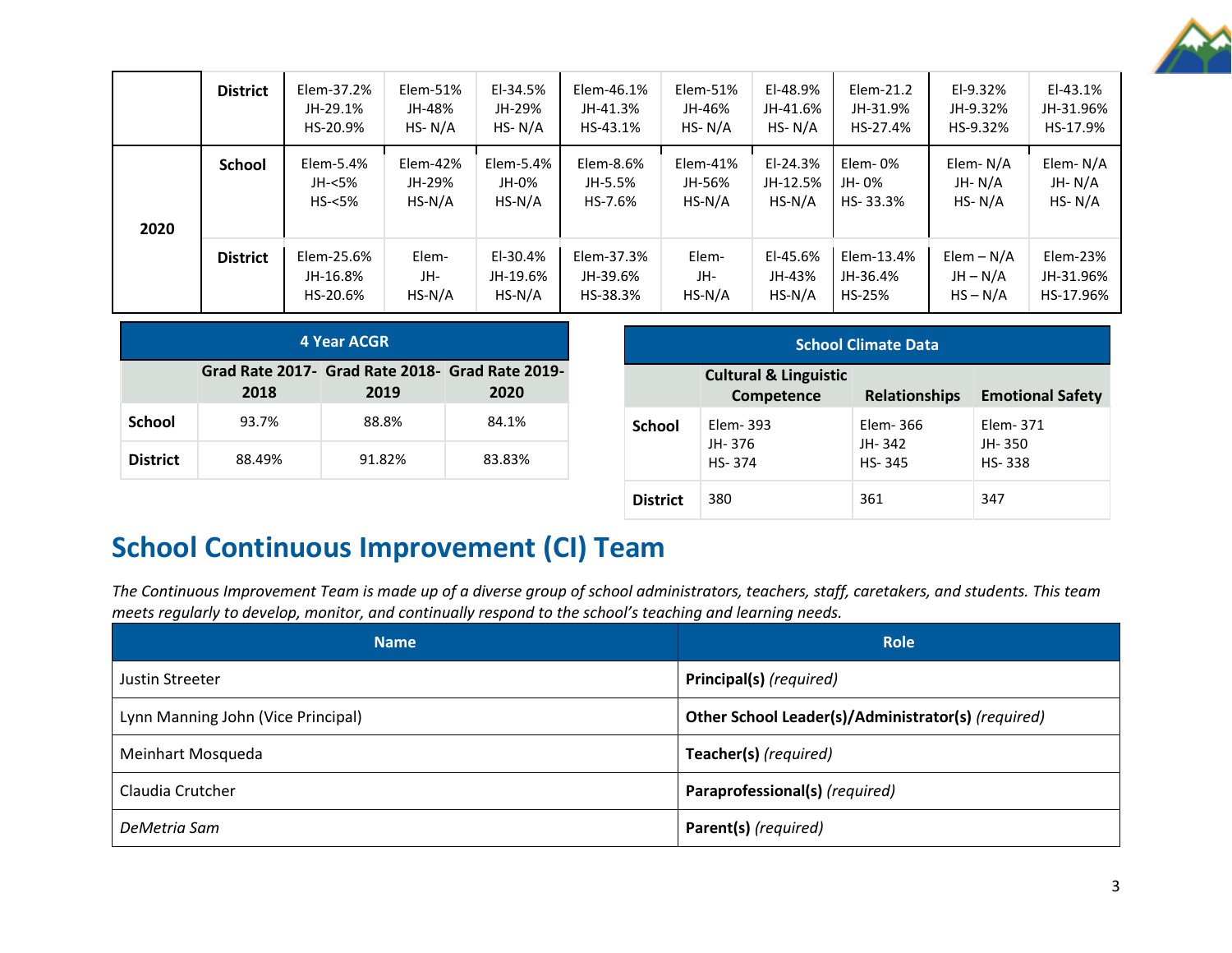

| Tziavi Melendez                                                    | <b>Student(s)</b> (required for secondary schools)           |
|--------------------------------------------------------------------|--------------------------------------------------------------|
| Arnold Thomas (Shoshone Paiute Tribal Council Member)              | Tribes/Tribal Orgs (if present in community)                 |
| Barbara Pete (Special Education Teacher); Shana Thomas (Counselor) | Specialized Instructional Support Personnel (if appropriate) |

# **School Community Outreach**

*This section highlights outreach events facilitated by the school to engage students, regarding school partner.* 

| <b>Outreach Event</b>                                                                                                          | <b>Date and Time</b>                     | <b>Number in</b><br><b>Attendance</b> | <b>Key Takeaways</b>                                                                                                                                                                                |
|--------------------------------------------------------------------------------------------------------------------------------|------------------------------------------|---------------------------------------|-----------------------------------------------------------------------------------------------------------------------------------------------------------------------------------------------------|
| Event 2                                                                                                                        |                                          |                                       |                                                                                                                                                                                                     |
| Sent out survey to community, staff, and students                                                                              | September 24,<br>2021                    | 54<br>Responses                       | Data is still difficult for parents to<br>understand.                                                                                                                                               |
| Welcome Back Night<br>Used graphs to do a presentation on ACT, MAP, and SBAC<br>scores, along with graduation rate information | 9/30/2021<br>$5:30 - 7:00$               | 43                                    | The biggest concerns expressed were<br>about the condition of the buildings,<br>particular the old boiler heat system<br>and the lack of a ventilation system,<br>particularly during the pandemic. |
| Parent/Teacher Conferences                                                                                                     | 11/3/21 2:00 -7:00<br>11/4/21 12:00-5:00 | 178                                   | Concerns were adequate instruction<br>with so many staff out and staying safe<br>from Covid during school.                                                                                          |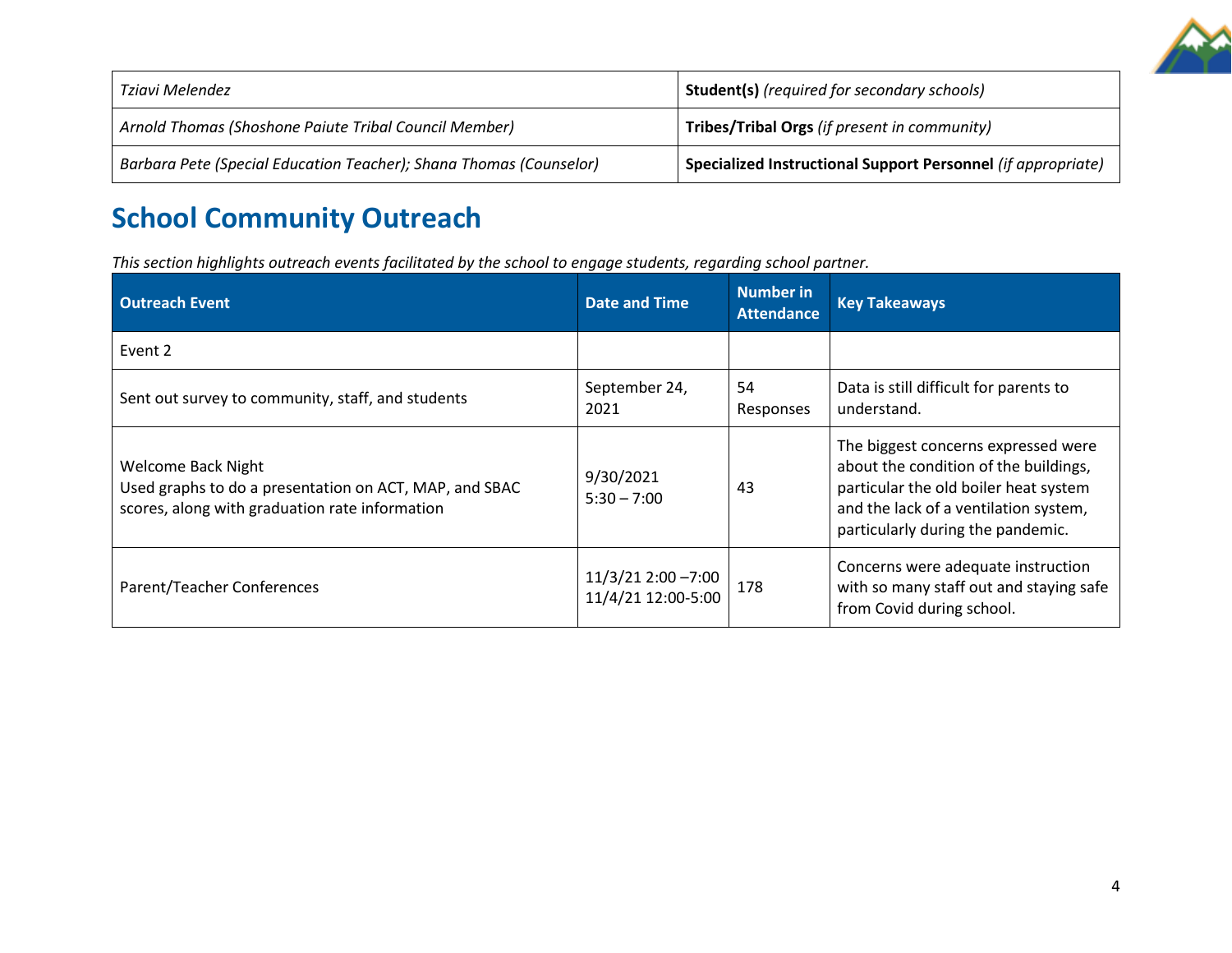

## **School Goals**

*The school goals were developed over a series of five events and included opportunities for teachers, parents, and students to share their experience and ideas for improvement. The tables on the following pages capture key aspects of the process the CI team engaged in during the creation of this plan.*

## **Inquiry Area 1 - Student Success**

## **Part A**

| Student Success                       |                                                                                                                                                                                                                         |                                                                    |                                      |                                                  |  |  |  |
|---------------------------------------|-------------------------------------------------------------------------------------------------------------------------------------------------------------------------------------------------------------------------|--------------------------------------------------------------------|--------------------------------------|--------------------------------------------------|--|--|--|
|                                       |                                                                                                                                                                                                                         | <b>Student Performance</b>                                         | <b>Social and Emotional Learning</b> | <b>Access to Rigorous Texts and Tasks</b>        |  |  |  |
| Data<br><b>Reviewed</b>               | $\cdot$ ACT<br>$\cdot$ MAP<br>$\cdot$ SBAC                                                                                                                                                                              | Graduation Rate<br>· Math & ELA Growth<br>· Math & ELA Proficiency | · Social Emotional Climate Survey    | $\cdot$ NEPF<br>· Nevada Report Card Information |  |  |  |
| Problem<br><b>Statement</b>           | Over 75% of our students, across all grades, lack proficiency in both ELA and Math according to the 2020-2021 SBAC. Over<br>60% of our students across all grades scored below the 40 <sup>th</sup> percentile          |                                                                    |                                      |                                                  |  |  |  |
| <b>Critical Root</b><br><b>Causes</b> | A fixed mindset in both the staff and students. This causes the staff to feel like they can't bring the student who have learning<br>gaps up to grade level and the students to feel like they are not capable of more. |                                                                    |                                      |                                                  |  |  |  |

## **Part B**

| <b>Student Success</b>                                                                                                                                                                                                                                                                                                 |                                                                                                     |  |  |  |
|------------------------------------------------------------------------------------------------------------------------------------------------------------------------------------------------------------------------------------------------------------------------------------------------------------------------|-----------------------------------------------------------------------------------------------------|--|--|--|
| <b>School Goal:</b><br>Owyhee will increase the number of students scoring at or above the 41 <sup>st</sup><br>percentile on the Reading and Spring MAP administration by 5%.<br>Owyhee will increase the number of proficient students in Math and<br>English language Arts/Literacy, as measured by the SBAC, by 5%. | <b>Aligned to Nevada's STIP Goal:</b><br>Goal 3: All students experience continued academic growth. |  |  |  |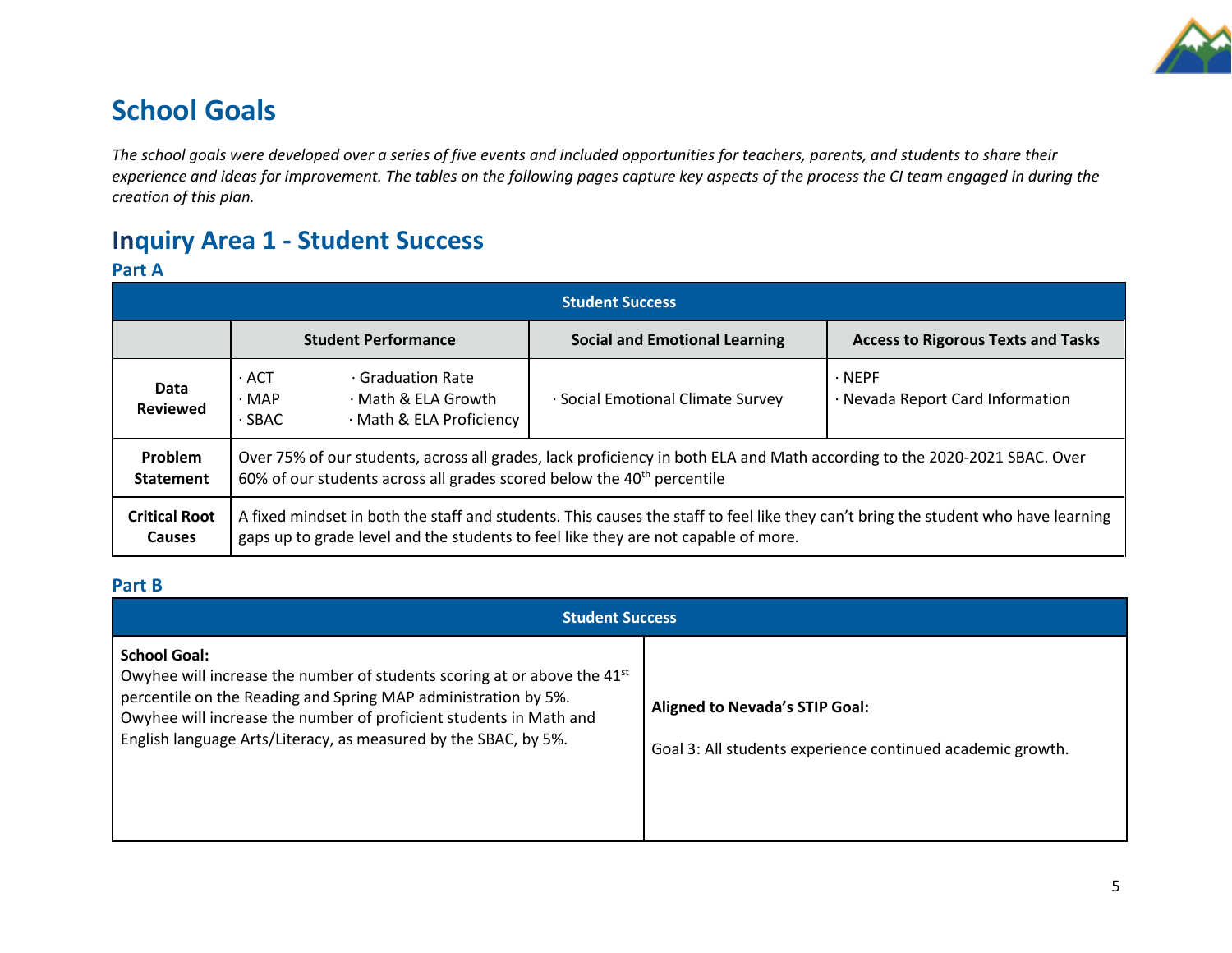

## **Improvement Strategy:**

*Implement the RBG3 Program* 

**Evidence:**

Level 1 – It is our opinion that this shows strong evidence for the RBG3 Program as it is being implemented statewide for reading.

## **Intended Outcomes:**

Improve student achievement. Improve K-3 Reading Instruction and K-8 Math instruction. Establish a statewide K-3 reading assessment framework.

## **Action Steps:**

- Hire/Utilize a Literacy specialist
- Hire/Utilize two reading interventionists.
- Hire/Utilize a Dyslexia Specialist.
- Provide ELA tutoring

## **Resources Needed:**

**Budget for:**

- Literacy Specialist \$5,000.00 per year
- Dyslexia Strategist \$3,000.00 per year
- Reading Interventionists \$5,000.00 per year (each)
- TNTP for PD \$80,000.00 per year

## **Challenges to Tackle:**

- Fitting the additional pieces into the existing schedule
- Competing the DIBELs testing
- **•** Supporting teachers in making AMP Plans for students below the  $40<sup>th</sup>$  percentile

## **Improvement Strategy:**

Provide professional development, through TNTP, to aide teachers in implementing our new Math curriculum, Eureka Math **Evidence Level**: Level 1 – It is our opinion that this shows strong evidence as TNTP is a professional organization that provides training for educators.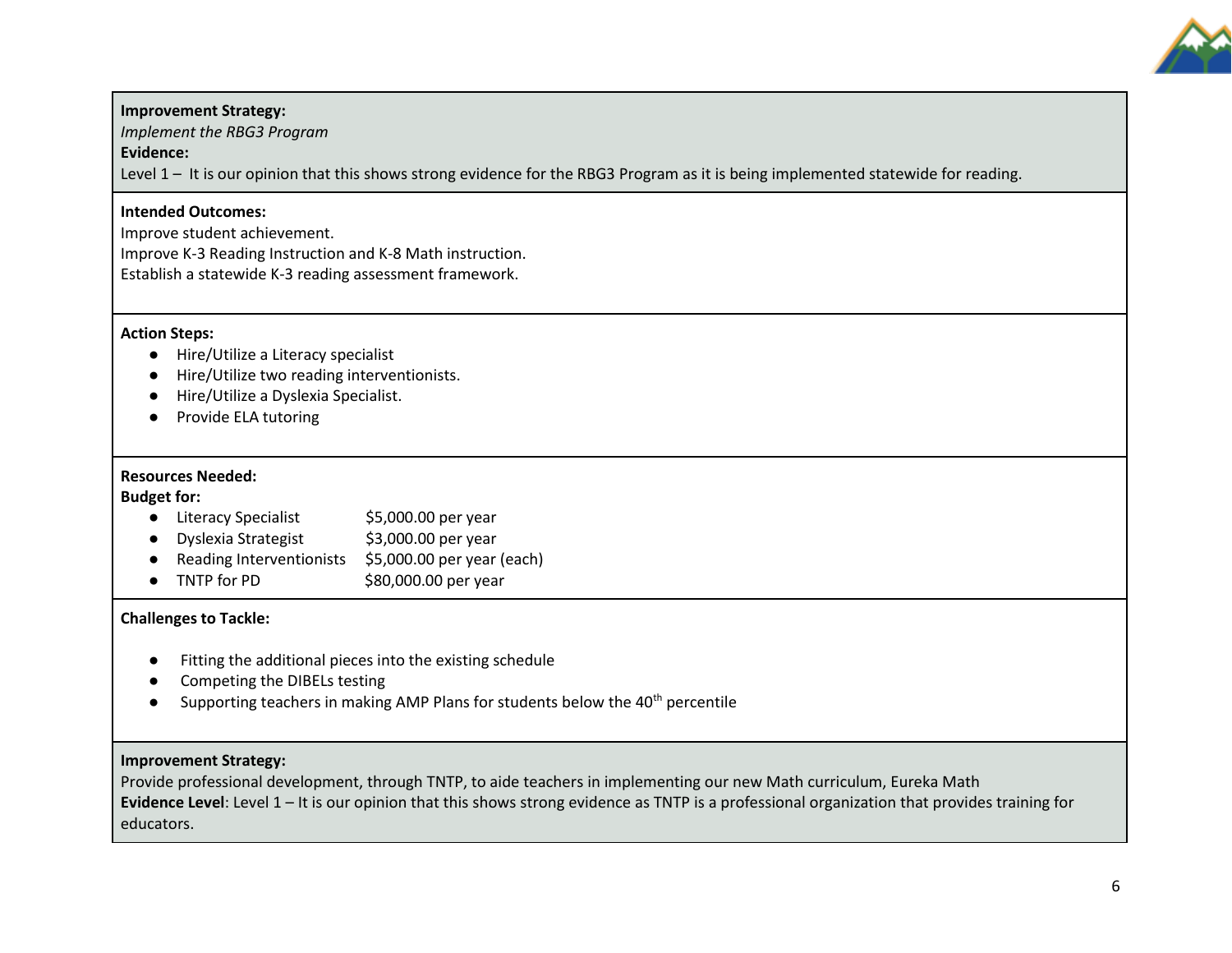

#### **Intended Outcomes:**

- **·** Improve student achievement
- **·** Improve K-8 Math Instruction

### **Action Steps:**

- Purchase Eureka Math
- Hire/Utilize a trainer for Staff PD in Eureka Math.
- Provide Math tutoring

### **Resources Needed:**

- Purchase Eureka Math \$12,000.00
- Purchase contract with TNTP \$80,000.00

### **Challenges to Tackle:**

- Gaining teacher buy-in to implement a new Math curriculum.
- Providing relevant PD that mirrors what the teachers need.

## **Equity Supports. What, specifically, will we do to support the following student groups around this goal?**

English Learners: Utilize a paraprofessional to work one-on-one with these students.

Foster/Homeless: Utilize a family liaison to check for unmet needs and connect the family with resources.

Free and Reduced Lunch: We are a community eligible school, so every student receives free breakfast and lunch.

Migrant: We have no migrant students at our school.

Racial/Ethnic Minorities: We are on an Indian reservation, so 95% percent of our students are considered minorities. We provide cultural and enrichment events tied to the Native culture and utilize native instructors and administration whenever possible.

Students with IEPs: We monitor for appropriate application of accommodations for our students who have an IEP

## **Inquiry Area 2 - Adult Learning Culture**

**Part A**

**Adult Learning Culture**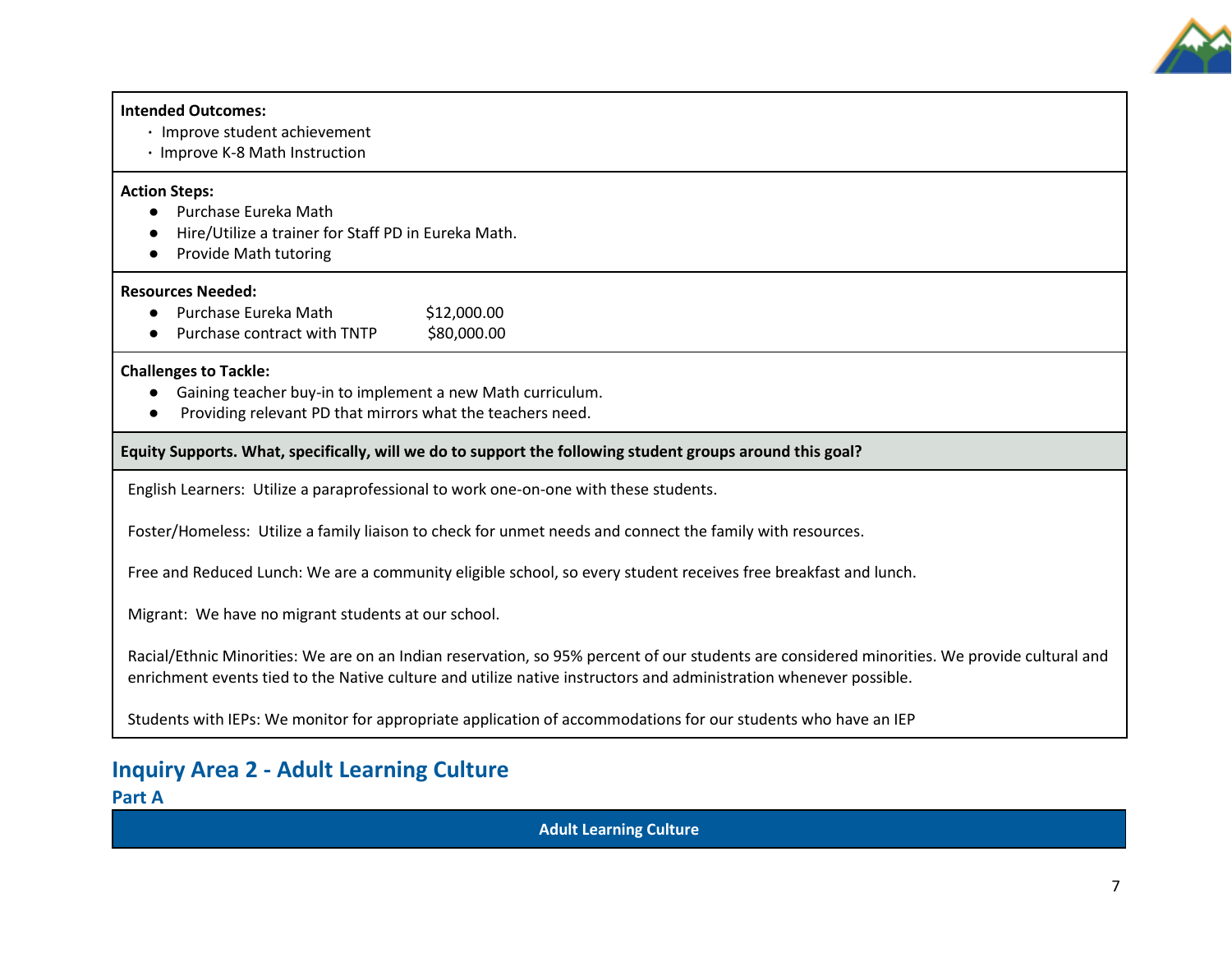

|                                       | <b>Instructional Practice</b>                                                                                                                                                                                                                                                   | <b>Instructional Leadership</b>                                                              | <b>Systems and Structures that Support</b><br><b>Continuous Improvement</b>           |  |  |  |
|---------------------------------------|---------------------------------------------------------------------------------------------------------------------------------------------------------------------------------------------------------------------------------------------------------------------------------|----------------------------------------------------------------------------------------------|---------------------------------------------------------------------------------------|--|--|--|
| Data<br><b>Reviewed</b>               | Social Emotional Climate Survey<br>$\cdot$ MAP Data<br><b>SBAC Data</b><br>$\cdot$ NEPF Data                                                                                                                                                                                    | Social Emotional Climate Survey<br>$\cdot$ MAP Data<br><b>SBAC Data</b><br>$\cdot$ NEPF Data | Social Emotional Climate Survey<br>$\cdot$ MAP Data<br>SBAC Data<br>$\cdot$ NEPF Data |  |  |  |
| Problem<br><b>Statement</b>           | We don't have grade level teams to hone instructional practices as our elementary teachers are singletons. Combined classes<br>make it difficult to teach grade level standards to both populations. It is difficult to allow teachers to visit colleagues in other<br>schools. |                                                                                              |                                                                                       |  |  |  |
| <b>Critical Root</b><br><b>Causes</b> | · Small student population per grade level<br>Geographic isolation<br>· Lack of qualified substitute teachers                                                                                                                                                                   |                                                                                              |                                                                                       |  |  |  |

## **Part B**

| <b>Adult Learning Culture</b>                                                                                                                                                           |                                                                                      |  |  |  |  |  |
|-----------------------------------------------------------------------------------------------------------------------------------------------------------------------------------------|--------------------------------------------------------------------------------------|--|--|--|--|--|
| <b>School Goal:</b><br>During the 2021-2022 school year, all teachers will participate in off<br>campus and/or virtual conferences and professional<br>development/advancement courses. | <b>STIP Connection:</b><br>Goal 2 – All students have access to effective educators. |  |  |  |  |  |
| <b>Improvement Strategy:</b> We will set aside \$500.00 per teacher to offset the cost of the training.                                                                                 |                                                                                      |  |  |  |  |  |
| Evidence Level: Level $1 -$ It is our belief that this strategy exhibits strong evidence as professional development opportunities has research<br>proving its effectiveness.           |                                                                                      |  |  |  |  |  |
| Intended Outcomes: To improve teacher knowledge base and increase their instructional effectiveness.                                                                                    |                                                                                      |  |  |  |  |  |
| <b>Action Steps:</b>                                                                                                                                                                    |                                                                                      |  |  |  |  |  |
| Notify teachers of the available funds                                                                                                                                                  |                                                                                      |  |  |  |  |  |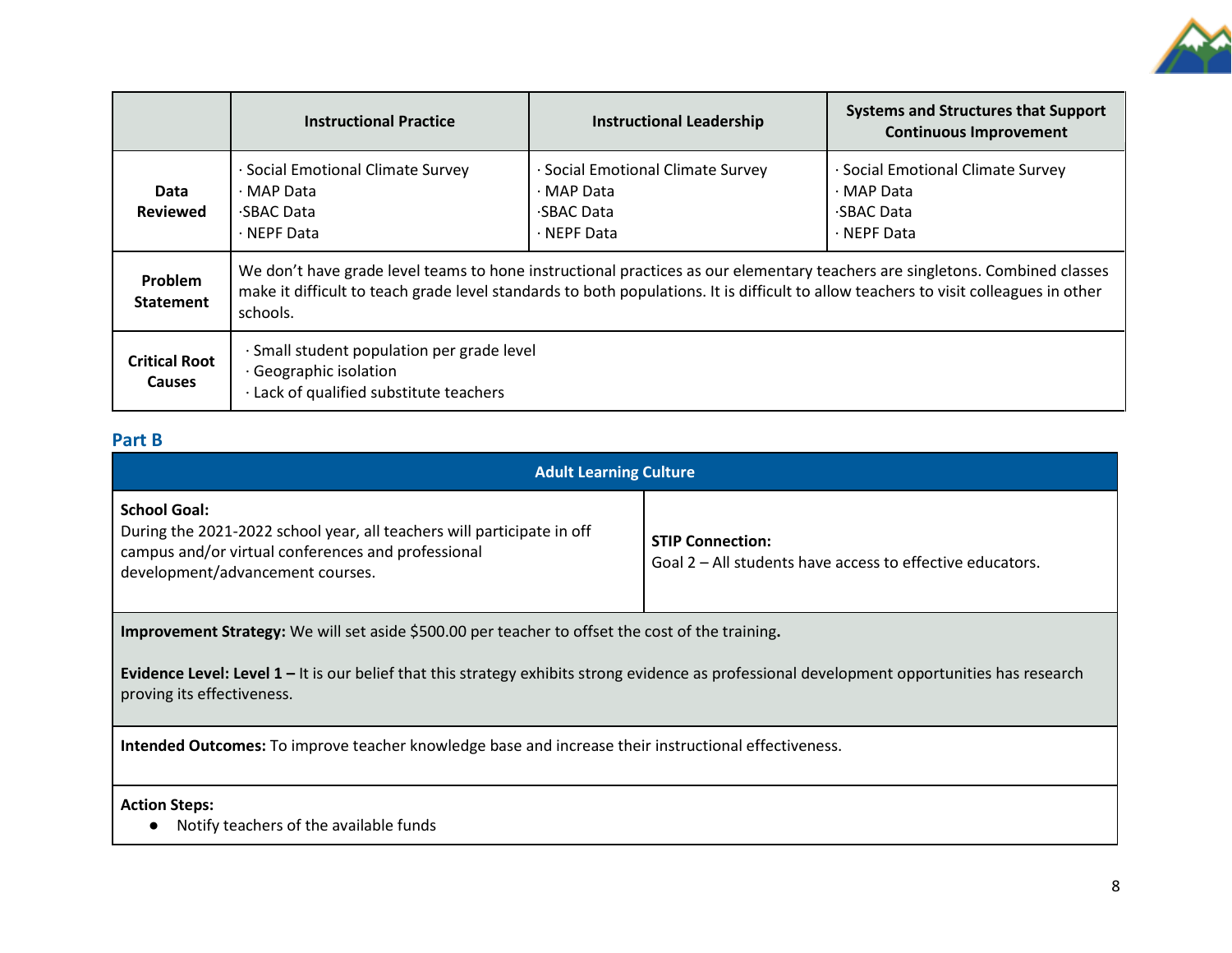

- Approve teacher chosen professional development/conference
- Provide substitute during teacher absence

#### **Resources Needed:**

- Professional Development Funds \$15,000.00
- Substitute Teachers \$6,000.00

### **Challenges to Tackle:**

- Developing a schedule to limit the number of teachers absent for training at one time.
- Giving teachers a choice while ensuring the training relates to their classroom practice.

#### **Improvement Strategy: Provide Administrator led professional development in house**

**Evidence Level:** 4-Demonstrates a Rationale*:* 

#### **Intended Outcomes:**

- **·** Increase level of engagement between administration and staff
- **·** Provide PD on topics of interest/need for staff to increase knowledge in chosen areas

#### **Action Steps:**

- Develop a survey for staff to identify areas of interest/need for PD
- Develop a calendar of when PD will take place
- Develop an exit survey to gauge effectiveness of training

### **Resources Needed:**

● Time to develop surveys and PD

### **Challenges to Tackle:**

● Finding time to develop surveys and PD

### **Equity Supports. What, specifically, will we do to support the following student groups around this goal?**

English Learners: Utilize a paraprofessional to work one-on-one with these students.

Foster/Homeless: Utilize a family liaison to check for unmet needs and connect the family with resources.

Free and Reduced Lunch: We are a community eligible school, so every student receives free breakfast and lunch.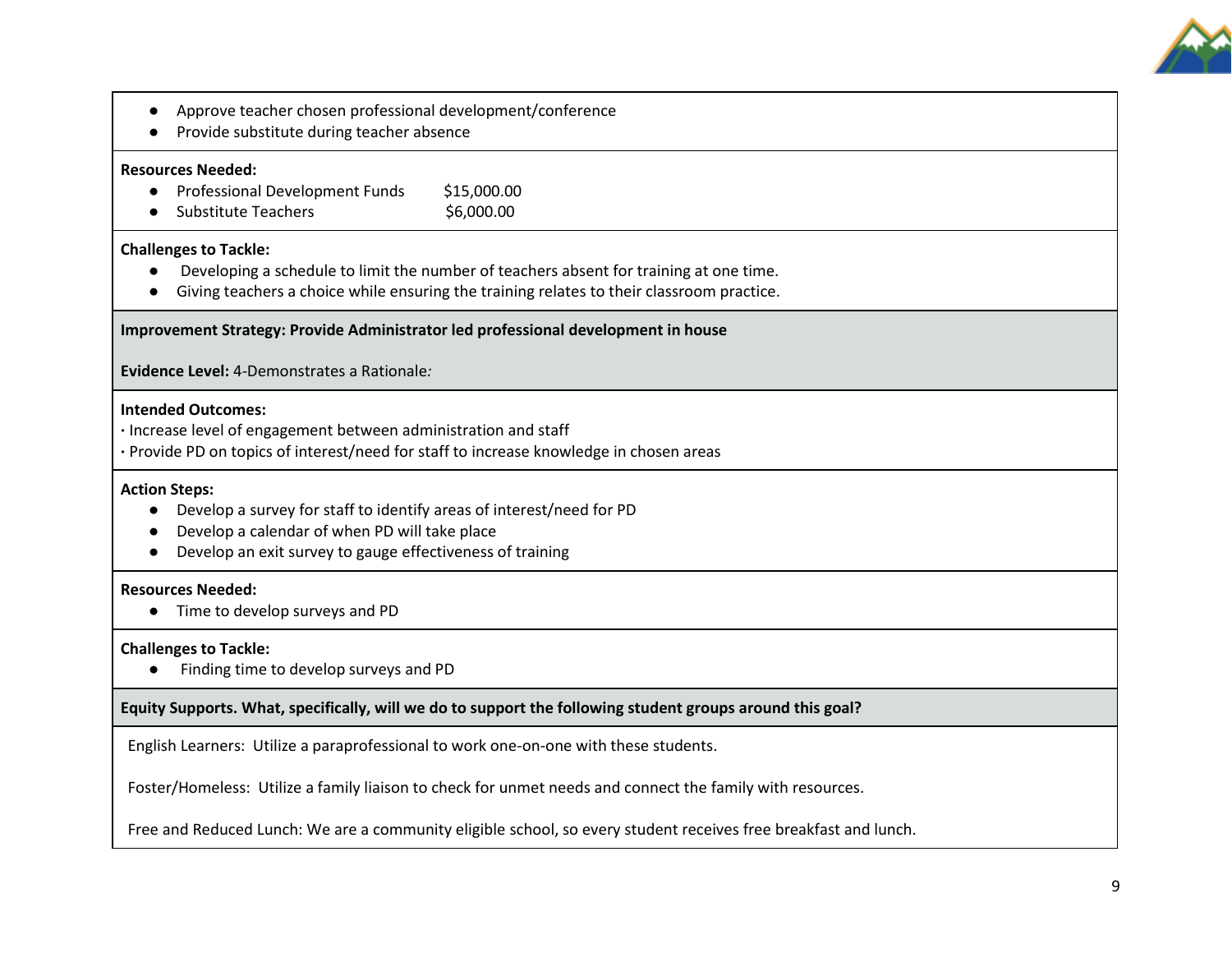

Migrant: We have no migrant students at our school.

Racial/Ethnic Minorities: We are on an Indian reservation, so 95% percent of our students are considered minorities. We provide cultural and enrichment events tied to the Native culture and utilize native instructors and administration whenever possible.

Students with IEPs: We monitor for appropriate application of accommodations for our students who have an IEP

## **Inquiry Area 3 - Connectedness**

## **Part A**

| <b>Connectedness</b>           |                                                                                                                                    |                                                                                 |                                                                                |  |  |
|--------------------------------|------------------------------------------------------------------------------------------------------------------------------------|---------------------------------------------------------------------------------|--------------------------------------------------------------------------------|--|--|
|                                | <b>Student</b>                                                                                                                     | <b>Staff</b>                                                                    | <b>Family &amp; Community Engagement</b>                                       |  |  |
| Data<br><b>Reviewed</b>        | · Chronic Absenteeism<br>· Social Emotional Climate Survey<br>· Participation in co-curricular and extra-<br>curricular activities | Teacher input from questionnaire<br>· Teacher attendance<br>· Teacher retention | · Accreditation Survey<br>· School Climate survey for parents and<br>guardians |  |  |
| Problem<br><b>Statement</b>    | The main concern was the small number of students who can speak the Shoshone and Paiute Languages.                                 |                                                                                 |                                                                                |  |  |
| <b>Critical Root</b><br>Causes | The loss of the native language stems from the boarding school era, when natives were not allowed to speak their language.         |                                                                                 |                                                                                |  |  |

## **Part B**

| Connectedness                                                                                                                              |                                                                                                                                                                          |  |
|--------------------------------------------------------------------------------------------------------------------------------------------|--------------------------------------------------------------------------------------------------------------------------------------------------------------------------|--|
| School Goal: Increase the level of fluency in the Shoshone and Paiute<br>languages by ten percent as measured by a pre-test and post-test. | <b>STIP Connection:</b> Goal 6: All students and adults learn and work<br>together in safe environments where identities and relationships<br>are valued and celebrated. |  |
| Improvement Strategy: Institute a Shoshone/Paiute language class in the elementary grades.                                                 |                                                                                                                                                                          |  |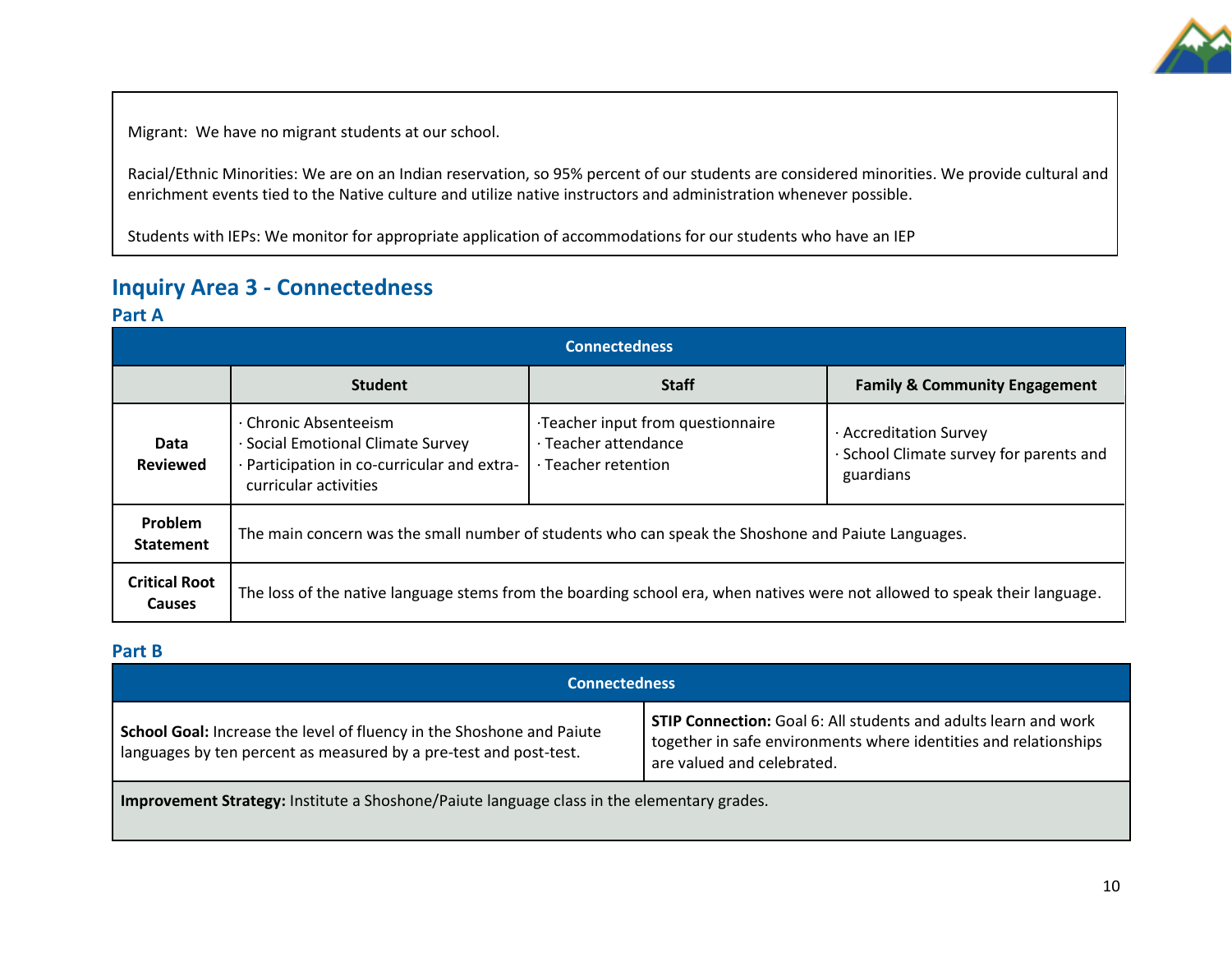

**Evidence Level***:* 1 – It is our opinion that this strategy shows strong evidence because of the importance of family engagement and cultural sensitivity

**Intended Outcomes:** Increase number of native speakers by **i**nstructing elementary students in both the Shoshone and Paiute languages.

#### **Action Steps:**

- Utilize proficient speakers of Shoshone and Paiute
- Develop lesson plans to teach the students fluency
- Develop a schedule that allows for instruction to take place

#### **Resources Needed:**

- Fluent speakers of the Shoshone and Paiute languages
- Funds for supplies
- A space for lesson planning and meetings to track how the program is working.

### **Challenges to Tackle:**

- Developing a pre-test and post-test to measure language gains.
- Scheduling the times when Native language will be taught.
- ●

## **Equity Supports. What, specifically, will we do to support the following student groups around this goal?**

English Learners: Utilize a paraprofessional to work one-on-one with these students.

Foster/Homeless: Utilize a family liaison to check for unmet needs and connect the family with resources.

Free and Reduced Lunch: We are a community eligible school, so every student receives free breakfast and lunch.

Migrant: We have no migrant students at our school.

Racial/Ethnic Minorities: We are on an Indian reservation, so 95% percent of our students are considered minorities. We provide cultural and enrichment events tied to the Native culture and utilize native instructors and administration whenever possible.

Students with IEPs: We monitor for appropriate application of accommodations for our students who have an IEP